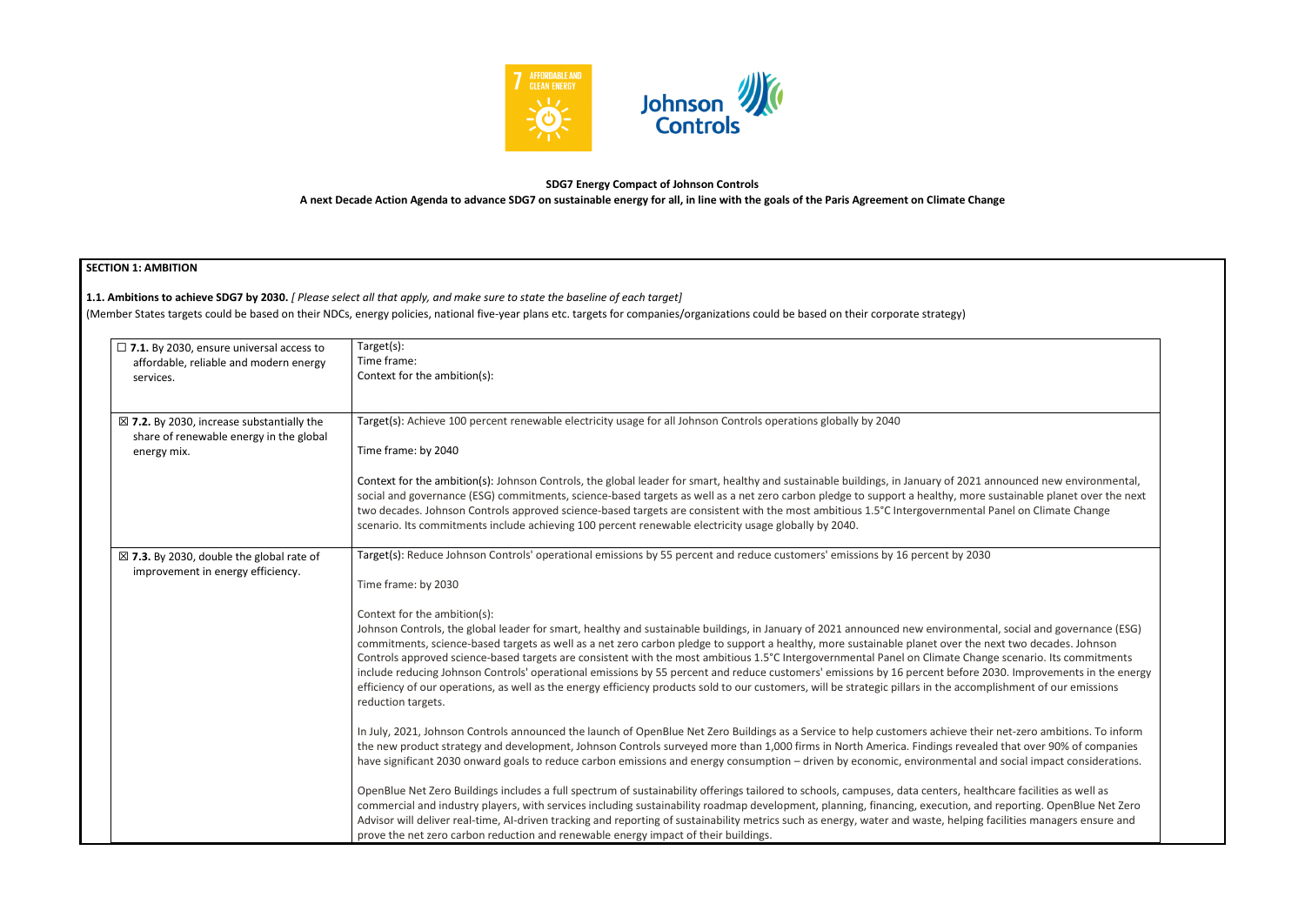| $\boxtimes$ 7.a. By 2030, enhance international                                        | Target(s): Invest 75 percent of new product development R&D in climate-related innovation to develop sustainable products and services                                                                                                                                                                              |                                   |
|----------------------------------------------------------------------------------------|---------------------------------------------------------------------------------------------------------------------------------------------------------------------------------------------------------------------------------------------------------------------------------------------------------------------|-----------------------------------|
| cooperation to facilitate access to clean<br>energy research and technology, including | Time frame: by 2030                                                                                                                                                                                                                                                                                                 |                                   |
| renewable energy, energy efficiency and                                                |                                                                                                                                                                                                                                                                                                                     |                                   |
| advanced and cleaner fossil-fuel                                                       | Context for the ambition(s): Our financial support of research and development in clean energy technologies helps to strengthen economic opportunity for a wide                                                                                                                                                     |                                   |
| technology, and promote investment in                                                  | range of stakeholders. We have made a public commitment to invest 75 percent of new product development research and development in climate-related                                                                                                                                                                 |                                   |
| energy infrastructure and clean energy                                                 | innovation to develop sustainable products and services. Key recent innovation developments at Johnson Controls include the launch of OpenBlue, a complete                                                                                                                                                          |                                   |
| technology.                                                                            | suite of connected solutions and services that leverages digital integration to optimize the performance of buildings and assets. In R&D, Johnson Controls and the                                                                                                                                                  |                                   |
|                                                                                        | Lawrence Berkeley National Laboratory won the prestigious R&D 100 Award in the Software/Services category from R&D World for the Building Efficiency<br>Targeting Tool for Energy Retrofits (BETTER). The open-source BETTER tool allows building owners and managers to convert readily available monthly building |                                   |
|                                                                                        | energy consumption data into specific recommendations to improve building energy efficiency at scale worldwide. In September 2020 we announced the official                                                                                                                                                         |                                   |
|                                                                                        | opening of our \$50 million OpenBlue Innovation Center to create a future-ready built environment for Singapore and the surrounding region. The new facility is a                                                                                                                                                   |                                   |
|                                                                                        | living laboratory for next-generation applications built on our unifying digital technology suite, OpenBlue, that meets new demands for health, safety, and                                                                                                                                                         |                                   |
|                                                                                        | sustainability in connected buildings. Our engineering, research and development teams are reinvigorating our core product portfolio, ensuring new technologies                                                                                                                                                     |                                   |
|                                                                                        | are connected and future-ready, while empowering customers and communities to streamline building operations and deliver energy efficiencies that will help                                                                                                                                                         |                                   |
|                                                                                        | them meet their environmental goals.                                                                                                                                                                                                                                                                                |                                   |
| $\Box$ 7.b. By 2030, expand infrastructure and                                         | Target(s):                                                                                                                                                                                                                                                                                                          |                                   |
| upgrade technology for supplying modern                                                | Time frame:                                                                                                                                                                                                                                                                                                         |                                   |
| and sustainable energy services for all in                                             | Context for the ambition(s):                                                                                                                                                                                                                                                                                        |                                   |
| developing countries, in particular least                                              |                                                                                                                                                                                                                                                                                                                     |                                   |
| developed countries, small island                                                      |                                                                                                                                                                                                                                                                                                                     |                                   |
| developing States, and land-locked<br>developing countries, in accordance with         |                                                                                                                                                                                                                                                                                                                     |                                   |
| their respective programs of support.                                                  |                                                                                                                                                                                                                                                                                                                     |                                   |
|                                                                                        |                                                                                                                                                                                                                                                                                                                     |                                   |
|                                                                                        | 1.2. Other ambitions in support of SDG7 by 2030 and net-zero emissions by 2050. <i>[Please describe below e.g., coal phase out or reforming fossil fuel subsidies etc.]</i>                                                                                                                                         |                                   |
| Target(s):                                                                             |                                                                                                                                                                                                                                                                                                                     |                                   |
| Time frame:                                                                            |                                                                                                                                                                                                                                                                                                                     |                                   |
| Context for the ambition(s):                                                           |                                                                                                                                                                                                                                                                                                                     |                                   |
|                                                                                        |                                                                                                                                                                                                                                                                                                                     |                                   |
|                                                                                        |                                                                                                                                                                                                                                                                                                                     |                                   |
|                                                                                        |                                                                                                                                                                                                                                                                                                                     |                                   |
|                                                                                        |                                                                                                                                                                                                                                                                                                                     |                                   |
| <b>SECTION 2: ACTIONS TO ACHIEVE THE AMBITION</b>                                      |                                                                                                                                                                                                                                                                                                                     |                                   |
|                                                                                        | 2.1. Please add at least one key action for each of the elaborated ambition(s) from section 1. [Please add rows as needed].                                                                                                                                                                                         |                                   |
|                                                                                        |                                                                                                                                                                                                                                                                                                                     |                                   |
| Description of action (please specify for which ambition from Section 1)               |                                                                                                                                                                                                                                                                                                                     | Start and end date                |
|                                                                                        | 7.2 In fiscal year 2020, Johnson Controls offset 100 percent of our greenhouse gas emissions from our manufacturing plants in the United States through the purchase                                                                                                                                                | 2021 - 2040                       |
|                                                                                        | of renewable energy certificates. We also have on-site renewable energy in some of our locations, including our corporate headquarters buildings in Glendale (USA)                                                                                                                                                  |                                   |
|                                                                                        | and Shanghai (China) as well as in our Matamoros location in Mexico. In February of 2021, we announced that our 1.3 million square-foot HVAC manufacturing plant                                                                                                                                                    |                                   |
|                                                                                        | in Wichita, KS, is now powered by 100 percent wind energy. Johnson Controls is currently pursuing VPPAs in pursuit of its renewable energy goals and by 2040, will<br>purchase 100 percent renewable electricity usage for all Johnson Controls operations globally.                                                |                                   |
| Description of action (please specify for which ambition from Section 1)               |                                                                                                                                                                                                                                                                                                                     | Start and end date                |
|                                                                                        | 7.3 In July, 2021, Johnson Controls announced the launch of OpenBlue Net Zero Buildings as a Service to help customers achieve their net-zero ambitions. This and other                                                                                                                                             | 2017 - 2030                       |
|                                                                                        | outcome-oriented solutions will pull through significant, verifiable energy efficiency improvements in our customers' facilities as well as our own. To achieve our Scope 3                                                                                                                                         |                                   |
|                                                                                        |                                                                                                                                                                                                                                                                                                                     |                                   |
|                                                                                        | emissions reduction target of 16%, we will improve the energy efficiency of our products, the share of high efficiency products sold to our customers, and/or deliver                                                                                                                                               |                                   |
| innovative control strategies for the operation of our products by our customers.      |                                                                                                                                                                                                                                                                                                                     |                                   |
|                                                                                        |                                                                                                                                                                                                                                                                                                                     |                                   |
| Description of action (please specify for which ambition from Section 1)               | 7.a Invest 75 percent of new product development R&D in climate-related innovation to develop sustainable products and services                                                                                                                                                                                     | Start and end date<br>2021 - 2030 |

### **SECTION 2: ACTIONS TO ACHIEVE THE AMBITION**

| Description of action (please specify for which ambition from Section 1)                                                                                                                                                                                                                                                                                                                                                                                                                                                                                                                                                                                                                                                                                                               | <b>Start</b> |
|----------------------------------------------------------------------------------------------------------------------------------------------------------------------------------------------------------------------------------------------------------------------------------------------------------------------------------------------------------------------------------------------------------------------------------------------------------------------------------------------------------------------------------------------------------------------------------------------------------------------------------------------------------------------------------------------------------------------------------------------------------------------------------------|--------------|
| 7.2 In fiscal year 2020, Johnson Controls offset 100 percent of our greenhouse gas emissions from our manufacturing plants in the United States through the purchase<br>of renewable energy certificates. We also have on-site renewable energy in some of our locations, including our corporate headquarters buildings in Glendale (USA)<br>and Shanghai (China) as well as in our Matamoros location in Mexico. In February of 2021, we announced that our 1.3 million square-foot HVAC manufacturing plant<br>in Wichita, KS, is now powered by 100 percent wind energy. Johnson Controls is currently pursuing VPPAs in pursuit of its renewable energy goals and by 2040, will<br>purchase 100 percent renewable electricity usage for all Johnson Controls operations globally. | 2021         |
| Description of action (please specify for which ambition from Section 1)                                                                                                                                                                                                                                                                                                                                                                                                                                                                                                                                                                                                                                                                                                               | <b>Start</b> |
| 7.3 In July, 2021, Johnson Controls announced the launch of OpenBlue Net Zero Buildings as a Service to help customers achieve their net-zero ambitions. This and other<br>outcome-oriented solutions will pull through significant, verifiable energy efficiency improvements in our customers' facilities as well as our own. To achieve our Scope 3<br>emissions reduction target of 16%, we will improve the energy efficiency of our products, the share of high efficiency products sold to our customers, and/or deliver<br>innovative control strategies for the operation of our products by our customers.                                                                                                                                                                   | 2017         |
| Description of action (please specify for which ambition from Section 1)                                                                                                                                                                                                                                                                                                                                                                                                                                                                                                                                                                                                                                                                                                               | <b>Start</b> |
| 7.a Invest 75 percent of new product development R&D in climate-related innovation to develop sustainable products and services                                                                                                                                                                                                                                                                                                                                                                                                                                                                                                                                                                                                                                                        | 2021         |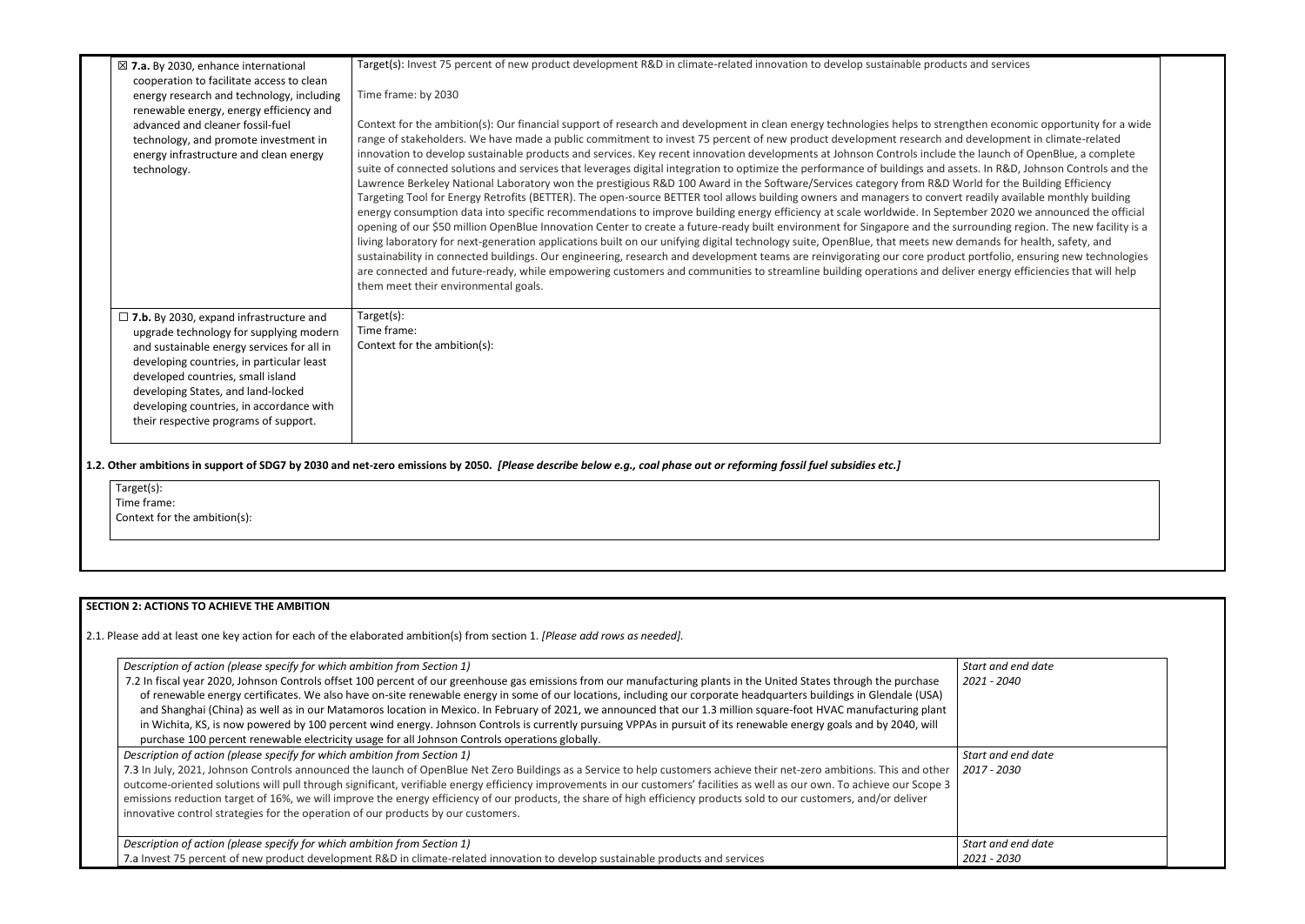| Description of action (please specify for which ambition from Section 1) |  | Start and end date |
|--------------------------------------------------------------------------|--|--------------------|
|--------------------------------------------------------------------------|--|--------------------|

|  |  | <b>SECTION 3: OUTCOMES</b> |  |
|--|--|----------------------------|--|
|  |  |                            |  |

3.1*.* Please add at least one measurable and time-based outcome for **each** of the actions from section 2. *[Please add rows as needed].*

| Outcome                                                                                                                                 | Date |
|-----------------------------------------------------------------------------------------------------------------------------------------|------|
| 7.2 Achieve 100 percent renewable electricity usage for all Johnson Controls operations globally by 2040                                |      |
| 7.3 Reduce Johnson Controls' operational emissions by 55 percent and reduce customers' emissions by 16 percent before 2030 (from a 2017 |      |
| baseline)                                                                                                                               |      |
| 7.a Invest 75 percent of new product development R&D in climate-related innovation to develop sustainable products and services by 2030 |      |
|                                                                                                                                         |      |

#### **SECTION 4: REQUIRED RESOURCES AND SUPPORT**

4.1. Please specify required finance and investments for **each** of the actions in section 2.

[Examples of support for Member States could include: Access to low-cost affordable debt through strategic de-risking instruments, capacity building in data collection; developmen *energy transition pathways; technical assistance, etc.]*

- We are investing in electrifying our fleet, energy efficiency and renewable energy projects.
- We have issued several sustainable financing instruments. Johnson Controls intends to allocate an amount equal to 100% of any Green or Sustainability Financing net proce Green & Social Projects across the following categories:
	- o Eco-efficient and/or circular economy adapted products, production technologies and processes
	- o Green Buildings
	- o Pollution prevention & control
	- o Sustainable water and wastewater management
	- o Clean transportation
	- o Renewable energy
	- o Socioeconomic advancement and empowerment, including gender inclusion

● We have made a public commitment to invest 75 percent of new product development research and development in climate-related innovation to develop sustainable pro

4.2. [For countries only] In case support is required for the actions in section 2, please select from below and describe the required support and specify for which action.

| $\overline{\phantom{0}}$<br>-inancing<br>_<br>ັ | Description |  |  |
|-------------------------------------------------|-------------|--|--|
|                                                 |             |  |  |

| and end date                      |  |
|-----------------------------------|--|
|                                   |  |
|                                   |  |
|                                   |  |
|                                   |  |
|                                   |  |
|                                   |  |
|                                   |  |
| eeds to a portfolio of Eligible   |  |
|                                   |  |
|                                   |  |
| ducts and services.               |  |
| it of integrated energy plans and |  |
|                                   |  |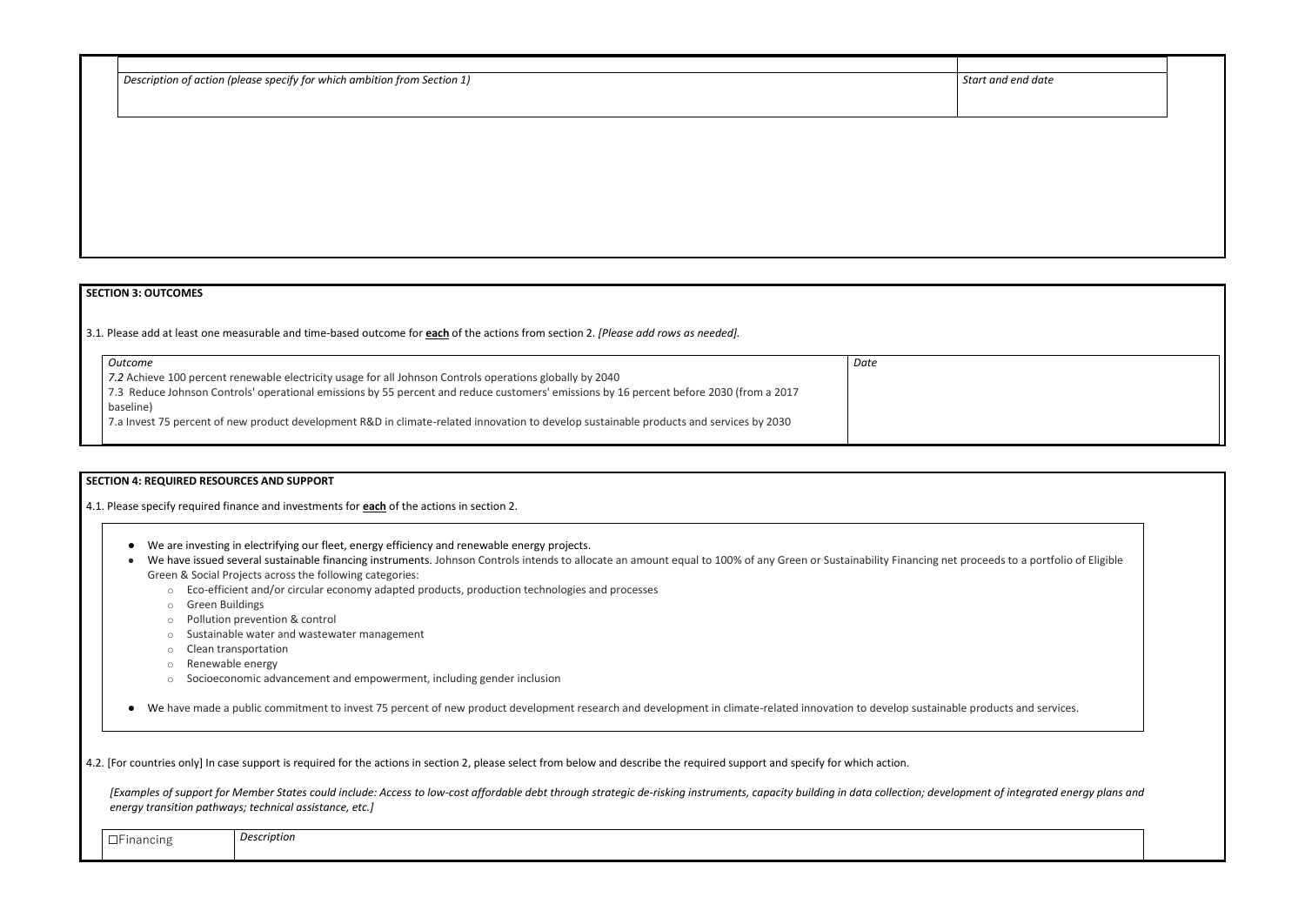| $\Box$ In-Kind      | Description |
|---------------------|-------------|
| contribution        |             |
| □ Technical Support | Description |
| □ Other/Please      | Description |
| specify             |             |
|                     |             |
|                     |             |

#### **SECTION 5: IMPACT**

5.1. Countries planned for implementation including number of people potentially impacted.

Johnson Controls 100,000 worldwide employees serve a wide range of customers from 2,000 locations in more than 70 countries. Please see page 76 of Johnson Controls 2021 Sustainability Report for a current list of the countries where Johnson Controls has facilities. [https://www.johnsoncontrols.com/-/media/jci/corporate-sustainability/reporting-and-policies/2021/hq2102003\\_2021-sustainability](https://www.johnsoncontrols.com/-/media/jci/corporate-sustainability/reporting-and-policies/2021/hq2102003_2021-sustainability-report_final.pdf)[report\\_final.pdf](https://www.johnsoncontrols.com/-/media/jci/corporate-sustainability/reporting-and-policies/2021/hq2102003_2021-sustainability-report_final.pdf)

5.2. Alignment with the 2030 Agenda for Sustainable Development – Please describe how **each** of the actions from section 2 impact advancing the SDGs by 2030. *[up to 500 words, please upload supporting strategy documents as needed]* 

At Johnson Controls, we welcome and embrace the enhanced attention and urgency around tackling climate change and are determined to take the bold and transformative steps which are urgently needed to shift the world onto a sustainable and resilient path. At Johnson Controls, sustainability is at the heart of our business and fundamental to everything we do. As the global leader in smart, healthy and sustainable buildings, our 100,000 across more than 150 countries provide innovative products and services that make spaces healthier for those that occupy them and for the environment that surrounds them and drive our employee to power our customers' success and protect the environment.

We believe our leadership in sustainability ultimately creates long-term benefits for our customers, employees, shareholders, and society. Our work is aligned to the Sustainable Development Goals including 7, Affordable an Clean Energy, and the 2030 Agenda for Sustainable Development. In particular:

Goal 7.2 "By 2030, increase substantially the share of renewable energy in the global energy mix" by achieving 100 percent renewable electricity usage for all Johnson Controls operations globally by 2040. We already offset 100 percent of our greenhouse gas emissions from our manufacturing plants in the U.S. We are pursuing VPPAs in pursuit of our renewable energy goals and goal 7.2, implementing on-site renewable energy in some of our locations, and reducing our operational and product energy and emissions.

Goal 7.3 "By 2030, double the global rate of improvement in energy efficiency" We are a member of the Three Percent Club, a global coalition committed to driving a three percent global increase in energy efficiency each ye – a move that can help limit climate change and increase global prosperity. We have also publicly committed to reduce Johnson Controls' operational emissions by 55 percent and reduce customers' emissions by 16 percent by 2030. Our OpenBlue Net Zero Buildings as a Service helps customers achieve their net-zero ambitions. This and other outcome-oriented solutions will pull through significant, verifiable energy efficiency improvements in our customers' facilities as well as our own. To achieve our Scope 3 emissions reduction target of 16%, we will improve the energy efficiency of our products, the share of high efficiency products sold to our customers, and/or innovative control strategies for the operation of our products by our customers.

Goal 7.A "By 2030, enhance international cooperation to facilitate access to clean energy research and technology, including renewable energy, energy efficiency and advanced and cleaner fossil-fuel technology, and promote investment in energy infrastructure and clean energy technology." In September 2020, we opened our \$50 million OpenBlue Innovation Center in Singapore, Singapore's first new-build net-zero energy building, to create a futu ready built environment that meets new demands for health, safety and sustainability in connected buildings. This is just one example of the significant investments we are making around the world which align with our publi commitment to invest 75 percent of new product development research and development in climate-related innovation to develop sustainable products and services.

5.3. Alignment with Paris Agreement and net-zero by 2050 - Please describe how each of the actions from section 2 align with the Paris Agreement and national NDCs (if applicable) and support the net-zero emissions by 2050. *[up to 500 words, please upload supporting strategy documents as needed]* 

Today's buildings represent some 40% of global greenhouse gas emissions. We at Johnson Controls know we can make buildings more efficient, smarter and healthier. We are committed to reaching net-zero carbon emissions by 2040, ten years ahead of the goal set out in the Paris Climate Agreement, and to reduce customers' emissions to further drive the goals of the Paris Climate Agreement.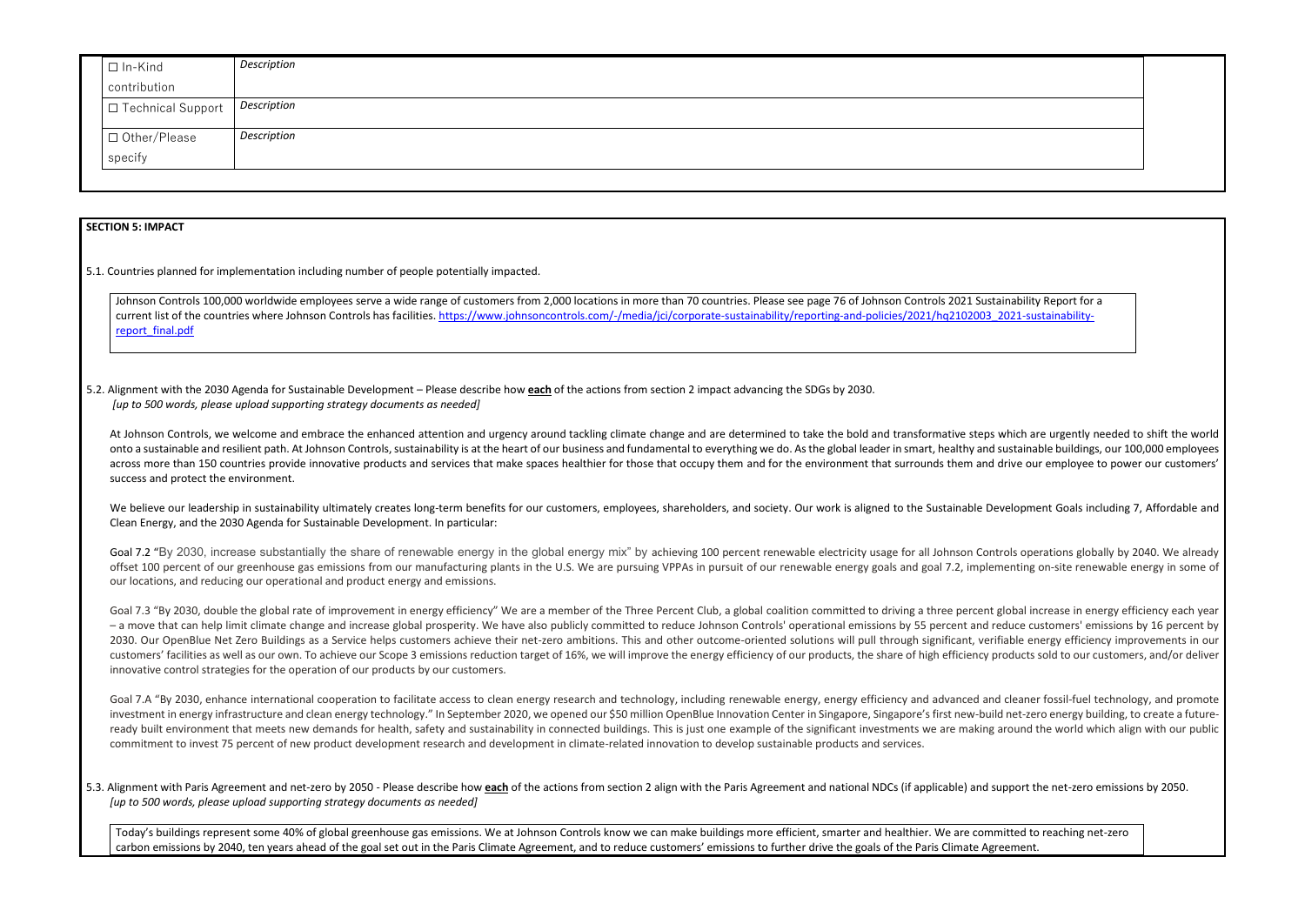Our Science-Based targets were submitted in 2020 and approved in 2021 by the Science Based Targets Initiative. Our targets align with the Paris Agreement's most ambitious goal increase to 1.5 degrees Celsius.

We know that driving sustainability is a collective effort. As such, we joined an international group of leading businesses as part of The Climate Pledge, a commitment co-founded Optimism. As a signatory, we committed to reaching net-zero carbon emissions by 2040, ten years ahead of the goal set out in the Paris Climate Agreement. In addition, George O Business Roundtable Energy & Environment Committee. The committee dedicates itself to policies that support an environmentally and economically sustainable future. This inclu can deliver at least 80 percent carbon emission reductions before 2050 in line with the goals of the Paris Climate Accord.

Our actions outlined in this Energy Compact align with the Paris Agreement and support the net-zero emissions by 2050, and to move toward these ambitious goals, we are comm

- $\triangleright$  Achieve 100 percent renewable electricity usage for all Johnson Controls operations globally by 2040
- ⮚ Reduce Johnson Controls' operational emissions by 55 percent and reduce customers' emissions by 16 percent before 2030 (from a 2017 baseline)
- ⮚ Invest 75 percent of new product development R&D in climate-related innovation to develop sustainable products and services by 2030.

Johnson Controls is proud of our [sustainability efforts](https://www.johnsoncontrols.com/corporate-sustainability/environment) and we have publicly reported sustainability data since 2002. Since 2003, we have reported sustainability data in accordance with the GRI guidelines. We do what we say we will do and are transparent about where we can improve. Our sustainability reports are prepared in accordance with the GRI Standards: Comprehensive option. We are also a SASB Reporter, utilizing the SASB Standard for the Resource Transformation Sector – Electrical and Electronic Equipment in the reports. The report includes our bold new environmental, social and governance commitments, the opportunity we have to work with our customers to build a low-carbon economy for healthy people, healthy places and a healthy planet, and progress toward our sustainability goals, and will include progress toward the outcomes outlined in section 3.

#### **SECTION 6: MONITORING AND REPORTING**

6.1. Please describe how you intend to track the progress of the proposed outcomes in section 3. Please also describe if you intend to use other existing reporting frameworks to track progress on the proposed outcomes.

- *I.2. Does the Energy Compact increase the geographical and/or sectoral coverage of SDG7 related efforts?* ⊠Yes □No
- 1.3. Does the Energy Compact consider inclusion of key priority issues towards achieving SDG7 by 2030 and the net-zero emission goal of the Paris Agreement by 2050 as defied by latest global analysis and data including t *outcome of the Technical Working Groups?* ☒Yes ☐No
- **II. Alignment with the 2030 agenda on Sustainable Development Goals** Ensure coherence and alignment with SDG implementation plans and strategies by 2030 as well as national development plans and priorities.

*II.1. Has the Energy Compact considered enabling actions of SDG7 to reach the other sustainable development goals by 2030?* ⊠Yes □No

#### **SECTION 7: GUIDING PRINCIPLES CHECKLIST**

Please use the checklist below to validate that the proposed Energy Compact is aligned with the guiding principles.

**I. Stepping up ambition and accelerating action** - Increase contribution of and accelerate the implementation of the SDG7 targets in support of the 2030 Agenda for Sustainable Development for Paris Agreement

I. 1. Does the Energy Compact strengthen and/or add a target, commitment, policy, action related to SDG7 and its linkages to the other SDGs that results in a higher cumulative impact compared to existing frameworks?

☒Yes ☐No

*II.2. Does the Energy Compact align with national, sectoral, and/or sub-national sustainable development strategies/plans, including SDG implementation plans/roadmaps?* ☒Yes ☐No

*II.3. Has the Energy Compact considered a timeframe in line with the Decade of Action?* ⊠Yes □No

**III. Alignment with Paris Agreement and net-zero by 2050** - Ensure coherence and alignment with the Nationally Determined Contributions, long term net zero emission strategies.

*III.1. Has the Energy Compact considered a timeframe in line with the net-zero goal of the Paris Agreement by 2050?* ⊠Yes □No

| I to limit the temperature                                                            |  |
|---------------------------------------------------------------------------------------|--|
| by Amazon and Global<br>liver is the chairman of the<br>udes supporting policies that |  |
| itted to:                                                                             |  |
|                                                                                       |  |
|                                                                                       |  |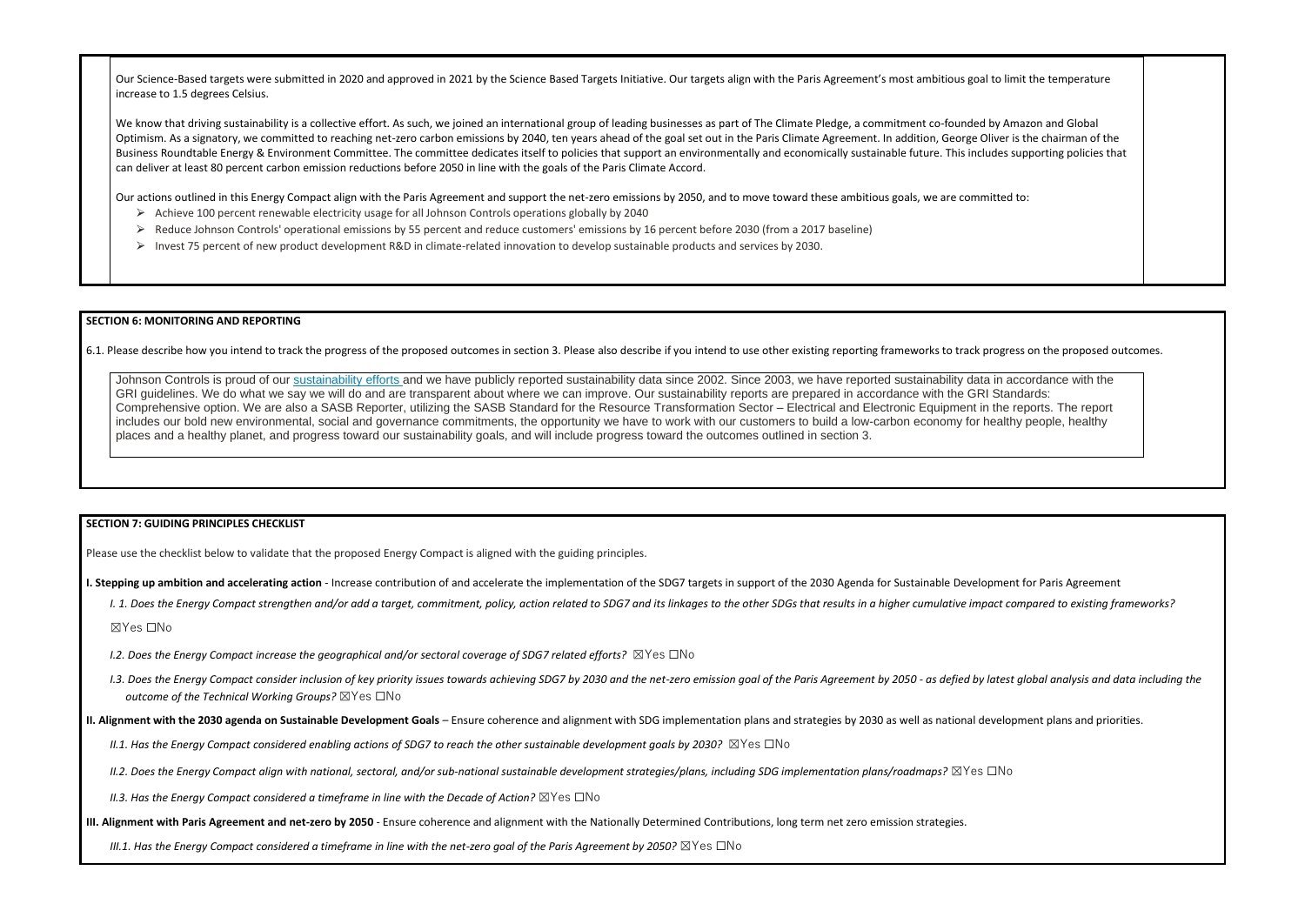*III.2. Has the Energy Compact considered energy-related targets and information in the updated/enhanced NDCs?* ⊠Yes □No

*III.3. Has the Energy Compact considered alignment with reaching the net-zero emissions goal set by many countries by 2050?* ⊠Yes □No

**IV. Leaving no one behind, strengthening inclusion, interlinkages, and synergies** - Enabling the achievement of SDGs and just transition by reflecting interlinkages with other SDGs.

*IV.1. Does the Energy Compact include socio-economic impacts of measures being considered?* ⊠Yes □No

*IV.2. Does the Energy Compact identify steps towards an inclusive, just energy transition?*  $\boxtimes$ Yes  $\Box$ No

*IV.3. Does the Energy Compact consider measures that address the needs of the most vulnerable groups (e.g. those impacted the most by energy transitions, lack of energy access)?* ⊠Yes □No

V.3. Has the Energy Compact considered issues related to means of implementation to ensure feasibility of measures proposed (e.g. cost and financing strategy, technical assistant needs and partnerships, policy and regulato *gaps, data and technology)?* ☒Yes ☐No

**V. Feasibility and Robustness -** Commitments and measures are technically sound, feasible, and verifiable based a set of objectives with specific performance indicators, baselines, targets and data sources as needed.

V.1. Is the information included in the Energy Compact based on updated quality data and sectoral assessments, with clear and transparent methodologies related to the proposed measures? ⊠Yes □No

*V.2. Has the Energy Compact considered inclusion of a set of SMART (specific, measurable, achievable, resource-based and time based) objectives?* ⊠Yes □No

### **SECTION 8: ENERGY COMPACT GENERAL INFORMATION**

8.1. Title/name of the Energy Compact

Healthy People; Healthy Places; Healthy Planet

8.2. Lead entity name (for joint Energy Compacts please list all parties and include, in parenthesis, its entity type, using entity type from below)

Johnson Controls

| Jenna Kunde, Global Sustainability Director, Johnson Controls, [Jennifer.Kunde@jci.com,](mailto:Jennifer.Kunde@jci.com) 414-520-4097, 5757 N. Green Bay Avenue, Glendale, WI 53209

| 8.3. Lead entity type                      |                                         |                                               |
|--------------------------------------------|-----------------------------------------|-----------------------------------------------|
| $\Box$ Government                          | $\Box$ Local/Regional Government        | □ Multilateral body /Intergovernmental Organi |
| $\Box$ Non-Governmental Organization (NGO) | $\Box$ Civil Society organization/Youth | □ Academic Institution / Scientific Community |
| $\boxtimes$ Private Sector                 | $\Box$ Philanthropic Organization       | $\Box$ Other relevant actor                   |

| □ Academic Institution / Scientific Community<br>□ Other relevant actor | □ Multilateral body /Intergovernmental Organization |
|-------------------------------------------------------------------------|-----------------------------------------------------|
|                                                                         |                                                     |
| )9                                                                      |                                                     |
|                                                                         |                                                     |
|                                                                         |                                                     |
|                                                                         |                                                     |
|                                                                         |                                                     |

#### 8.4. Contact Information

8.5. Please select the geographical coverage of the Energy Compact

☒Africa ☒Asia and Pacific ☒Europe ☒Latin America and Caribbean ☒North America ☒West Asia ☒Global

8.6. Please select the Energy Compact thematic focus area(s)